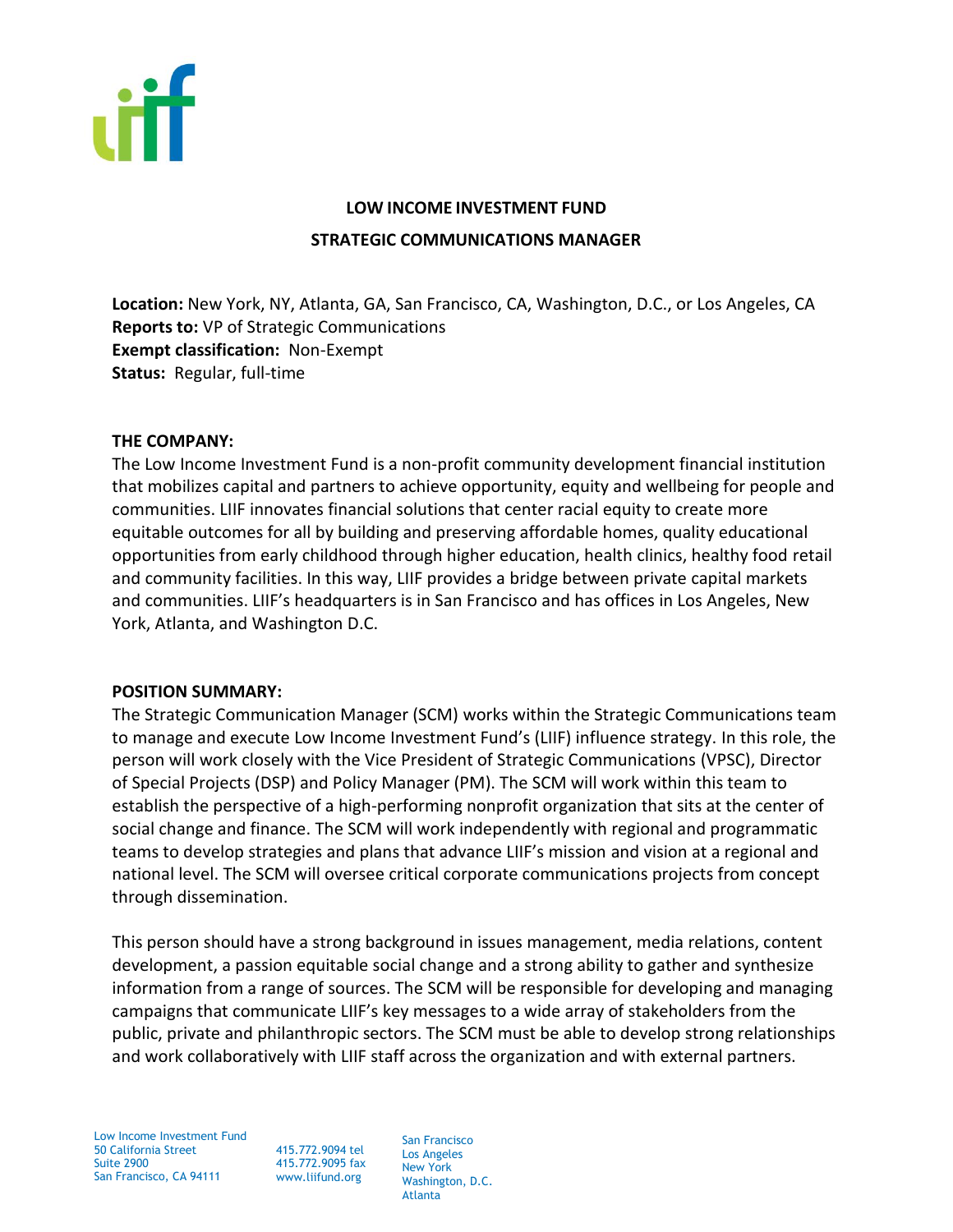

#### **Essential Functions:**

#### **Content Development & Digital Strategy**

- Manage the production of high-profile publications and communications materials, including but not limited to the annual report, thought pieces, email marketing, and other public communications
- Lead the planning and production of LIIF's annual report, including identifying key projects and/or initiatives to highlight; writing thought leadership and feature pieces; managing creative vendors; manage the budget and timeline; manage external and internal promotion of finished piece
- Develop branded materials that highlight LIIF's work and articulates the organization's perspective in the sector that staff can utilize when interacting with various stakeholders
- Manage and develop engaging content for LIIF's owned channels, such as blog and website to raise LIIF's profile as a thought leader and influencer in the community development field
- Develop and execute a strategy for LIIF's digital presence that advances the organization's broader strategic objectives
- Manage LIIF's email marketing by working with team and LIIF staff to showcase relevant content
- Work with the PM to manage LIIF's editorial and social media calendars to ensure the organization is amplifying content that highlights its work and commitments

# **Public Relations**

- Work with team to develop integrated communications plans that highlight key projects and initiatives that align with LIIF's mission and vision.
- Contribute to the development and management of external profiles of key subject matter experts
- Manage robust media lists that include contacts from trade and top tier outlets
- Cultivate strong relationships with reporters from target outlets
- Pitch subject matter experts and announcements to target outlets.
- Contribute to the development and management of key messages for staff and leadership
- Develop messaging prep materials for subject matter experts for events and/or interviews
- Support LIIF's various practice groups with corporate marketing and communications projects as required
- •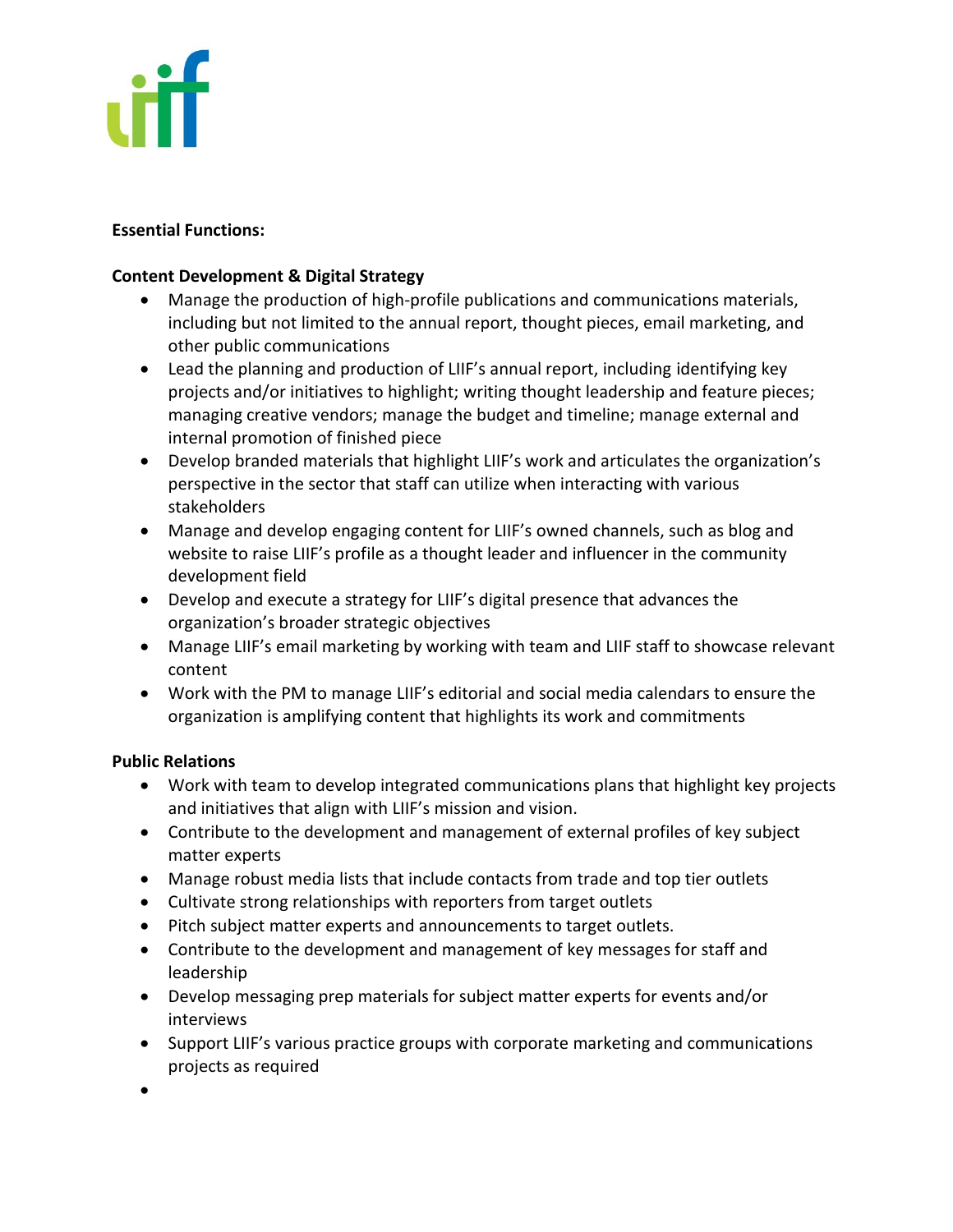

- Support VPSC with identifying potential partnerships with organizations that align and/or support LIIF's commitments
- Identify and manage speaking opportunities for subject matter experts

# **Regional & Programmatic Communications**

- Support regional and programmatic leads by developing integrated communications plans that raise LIIF's profile at a local level
- Curate materials that are relevant to regional stakeholders that align with LIIF's mission and commitments, raises the organization's profile and promotes capital products, programs and initiatives
- Within assigned Regional and Program areas, lead key communications activities, including crafting and distribution of relevant email, marketing materials, ads and social media messages and talking points/collateral for events

# **Reporting & Analytics**

- Capture engagement metrics of Annual Impact Report
- Develop and manage reports that highlight LIIF's brand growth
- Track brand mentions and develop clip reports to be shared internally
- Develop and manage reports that detail LIIF's digital presence and reach
- Develop quarterly external performance reports for use at Board meetings

# **Supervisory Responsibilities**

• The SCM may be responsible for supervising the Strategic Communications Officer and seasonal interns

# **Other Functions:**

Other duties as assigned.

# **SKILLS REQUIRED:**

The successful candidate will be energetic, have strong organizational, project management and time management skills. Must be a self-starter and have excellent interpersonal and communication skills. This position requires strong written and oral communications skills, good eye for design, media relations experience and strong background in issues or public affairs management. Knowledge of affordable housing, early child care and education and equitable community development is helpful. Demonstrated proficiency in Microsoft Office products,